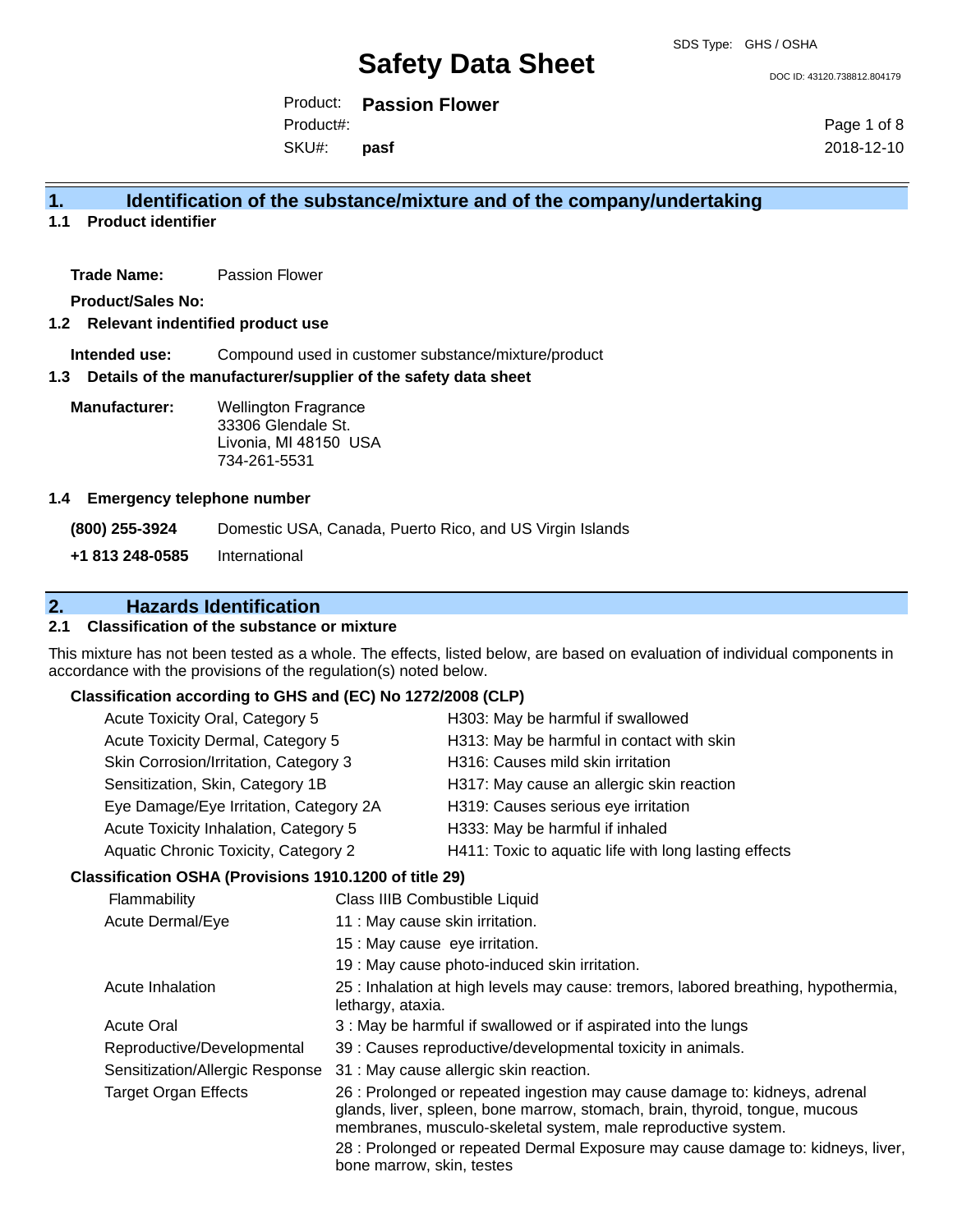DOC ID: 43120.738812.804179

Product: **Passion Flower** SKU#: Product#: **pasf**

Page 2 of 8 2018-12-10

Carcinogenicity This mixture contains ingredients identified as carcinogens, at 0.1% or greater, by the following:None [X] ACGIH [ ] IARC [ ] NTP [ ] OSHA [ ]

## **2.2 Label elements**

# **Labelling (REGULATION (EC) No 1272/2008)**

**Hazard pictograms**



### **Signal Word: Warning**

### **Hazard statments**

| H <sub>303</sub> | May be harmful if swallowed                     |
|------------------|-------------------------------------------------|
| H313             | May be harmful in contact with skin             |
| H316             | Causes mild skin irritation                     |
| H317             | May cause an allergic skin reaction             |
| H319             | Causes serious eye irritation                   |
| H333             | May be harmful if inhaled                       |
| H411             | Toxic to aquatic life with long lasting effects |

### **Precautionary Statements**

### **Prevention:**

| P <sub>264</sub><br>P <sub>272</sub><br>P <sub>273</sub> | Wash hands thoroughly after handling<br>Contaminated work clothing should not be allowed out of the workplace<br>Avoid release to the environment |
|----------------------------------------------------------|---------------------------------------------------------------------------------------------------------------------------------------------------|
| Response:                                                |                                                                                                                                                   |
| $P302 + P352$                                            | IF ON SKIN: Wash with soap and water                                                                                                              |
| $P304 + P312$                                            | IF INHALED: Call a POISON CENTER or doctor/physician if you feel unwell                                                                           |
| $P305 + P351 + P338$                                     | IF IN EYES: Rinse cautiously with water for several minutes Remove contact lenses if<br>present and easy to do. continue rinsing                  |
| P312                                                     | Call a POISON CENTER or doctor/physician if you feel unwell                                                                                       |
| $P333 + P313$                                            | If skin irritation or a rash occurs: Get medical advice/attention                                                                                 |
| $P337 + P313$                                            | If eye irritation persists: Get medical advice/attention                                                                                          |
| P363                                                     | Wash contaminated clothing before reuse                                                                                                           |
| P391                                                     | <b>Collect Spillage</b>                                                                                                                           |

**2.3 Other Hazards**

## **no data available**

# **3. Composition/Information on Ingredients**

### **3.1 Mixtures**

This product is a complex mixture of ingredients, which contains among others the following substance(s), presenting a health or environmental hazard within the meaning of the UN Globally Harmonized System of Classification and Labeling of Chemicals (GHS):

| CAS#       | EC# |
|------------|-----|
| Ingredient |     |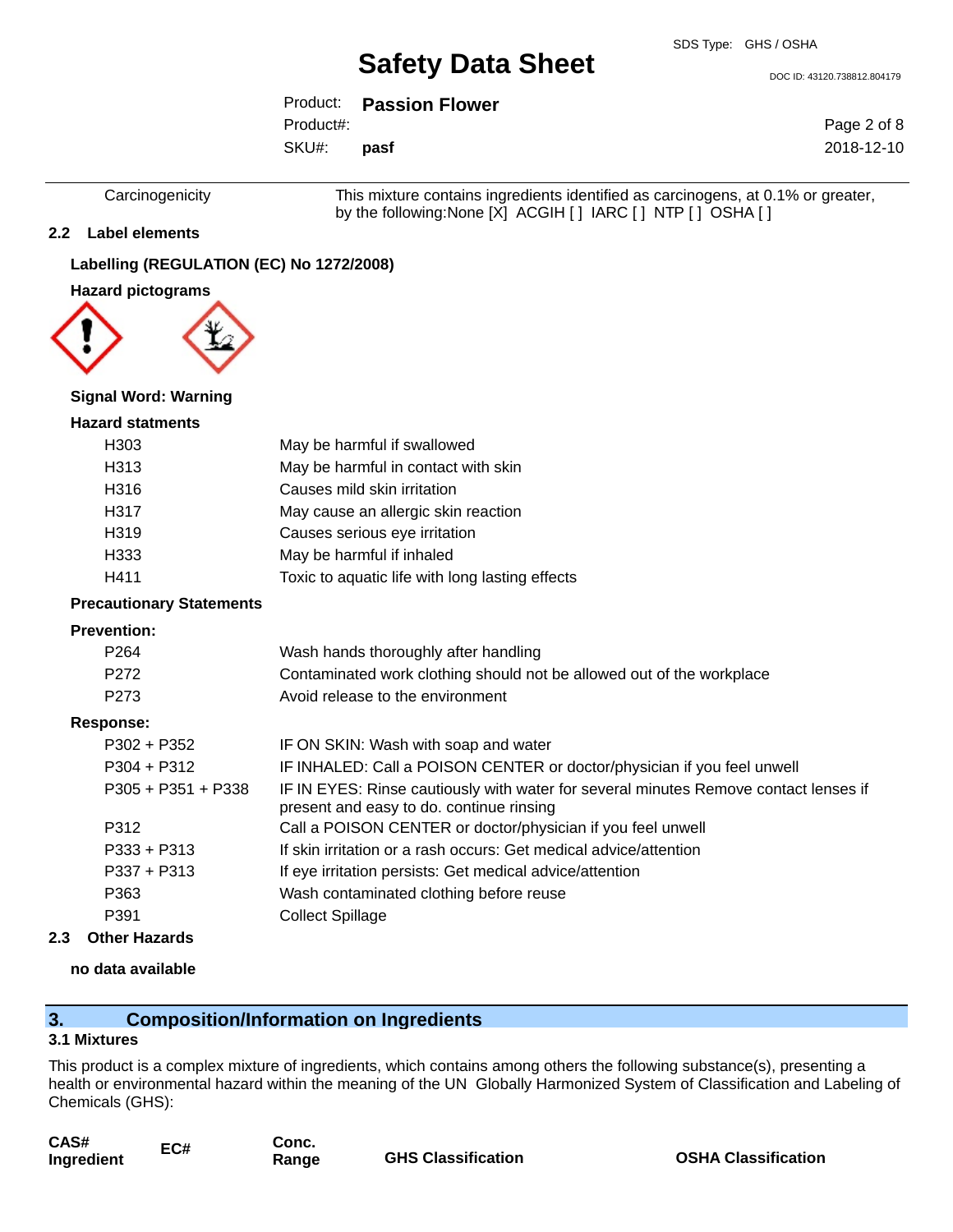SDS Type: GHS / OSHA

DOC ID: 43120.738812.804179

|           | Product: Passion Flower |
|-----------|-------------------------|
| Product#: |                         |
| SKU#:     | pasf                    |

Page 3 of 8 2018-12-10

| <b>CAS#</b><br>Ingredient | EC#                                   | Conc.<br>Range                                           | <b>GHS Classification</b>           | <b>OSHA Classification</b> |
|---------------------------|---------------------------------------|----------------------------------------------------------|-------------------------------------|----------------------------|
| 84-66-2                   | 201-550-6                             | $50 - 60%$                                               | H316; H402                          |                            |
| Diethyl phthalate         |                                       |                                                          |                                     |                            |
| 8050-15-5                 | 232-476-2                             | 10 - 20 %                                                | H402; H412                          | 31                         |
|                           |                                       | Methyl ester of rosin (partially hydrogenated)           |                                     |                            |
| 101-86-0                  | 202-983-3                             | $5 - 10%$                                                | H303; H316; H317; H400; H411        | 11, 15                     |
|                           | Hexyl cinnamaldehyde                  |                                                          |                                     |                            |
| $140 - 11 - 4$            | 205-399-7                             | $2 - 5%$                                                 | H303; H316; H401; H412              | 15, 25, 26, 31, 39         |
| Benzyl acetate            |                                       |                                                          |                                     |                            |
| $60 - 12 - 8$             | 200-456-2                             | $2 - 5%$                                                 | H302; H313; H316; H319              | 11, 15, 3                  |
| phenethyl alcohol         |                                       |                                                          |                                     |                            |
| 80-54-6                   | 201-289-8                             | $2 - 5%$                                                 | H227; H302; H315; H317; H361; H401; | 11, 15, 26, 28, 3, 31, 39  |
|                           | <b>Butylphenyl Methylpropional</b>    |                                                          | H412                                |                            |
| 706-14-9                  | 211-892-8                             | $2 - 5%$                                                 | H316                                |                            |
| gamma-Decalactone         |                                       |                                                          |                                     |                            |
| $77 - 83 - 8$             | 201-061-8                             | $2 - 5%$                                                 | H317; H401; H411                    | 11, 15                     |
|                           | Ethyl Methylphenylglycidate           |                                                          |                                     |                            |
| 1222-05-5                 | 214-946-9                             | $1 - 2%$                                                 | H316; H400; H410                    | 11, 15                     |
|                           | Hexamethylindanopyran                 |                                                          |                                     |                            |
| 118-58-1                  | 204-262-9                             | $1 - 2%$                                                 | H303; H317; H320; H401; H412        | 31                         |
| <b>Benzyl Salicylate</b>  |                                       |                                                          |                                     |                            |
| 120-51-4                  | 204-402-9                             | $1 - 2%$                                                 | H302; H313; H400; H411              | 28, 3                      |
| <b>Benzyl Benzoate</b>    |                                       |                                                          |                                     |                            |
| $127 - 51 - 5$            | 204-846-3                             | $1 - 2%$                                                 | H315; H317; H320; H401; H411        | 11, 15, 19, 26, 28, 31     |
| a-Isomethyl ionone        |                                       |                                                          |                                     |                            |
| 103-95-7                  | 203-161-7                             | $1 - 2%$                                                 | H227; H303; H315; H317; H401; H412  | 11, 15, 31                 |
|                           |                                       | 2-Methyl-3-(p-isopropylphenyl)propionaldehyde            |                                     |                            |
| 68608-34-4                | 304-454-3                             | $1 - 2%$                                                 | H226; H304; H315; H317; H400; H410  | 11, 3                      |
|                           | Citrus (Terpenes) extract             |                                                          |                                     |                            |
| 78-70-6<br>Linalool       | 201-134-4                             | $0.1 - 1.0 %$                                            | H227; H303; H315; H317; H319; H402  | 12, 26                     |
| 127-43-5                  | 204-843-7                             | $0.1 - 1.0 %$                                            | H316; H317; H401; H411              | 11, 15, 19, 26, 28, 31     |
| Methyl-ß-ionone           |                                       |                                                          |                                     |                            |
| 2705-87-5                 | 220-292-5                             | $0.1 - 1.0 %$                                            | H302; H312; H317; H332; H400; H410  | 10, 12, 15, 3              |
|                           | Allyl cyclohexylpropionate            |                                                          |                                     |                            |
| 5462-06-6                 | 226-749-5                             | $0.1 - 1.0 %$                                            | H227; H303; H317; H402              | 11, 15, 31                 |
|                           | 4-Methoxy-alpha-methylbenzenepropanal |                                                          |                                     |                            |
|                           |                                       | See Section 16 for full text of GHS classification codes |                                     |                            |
|                           |                                       |                                                          |                                     |                            |

Total Hydrocarbon Content  $(% \mathcal{O}_{N})$  = 1.28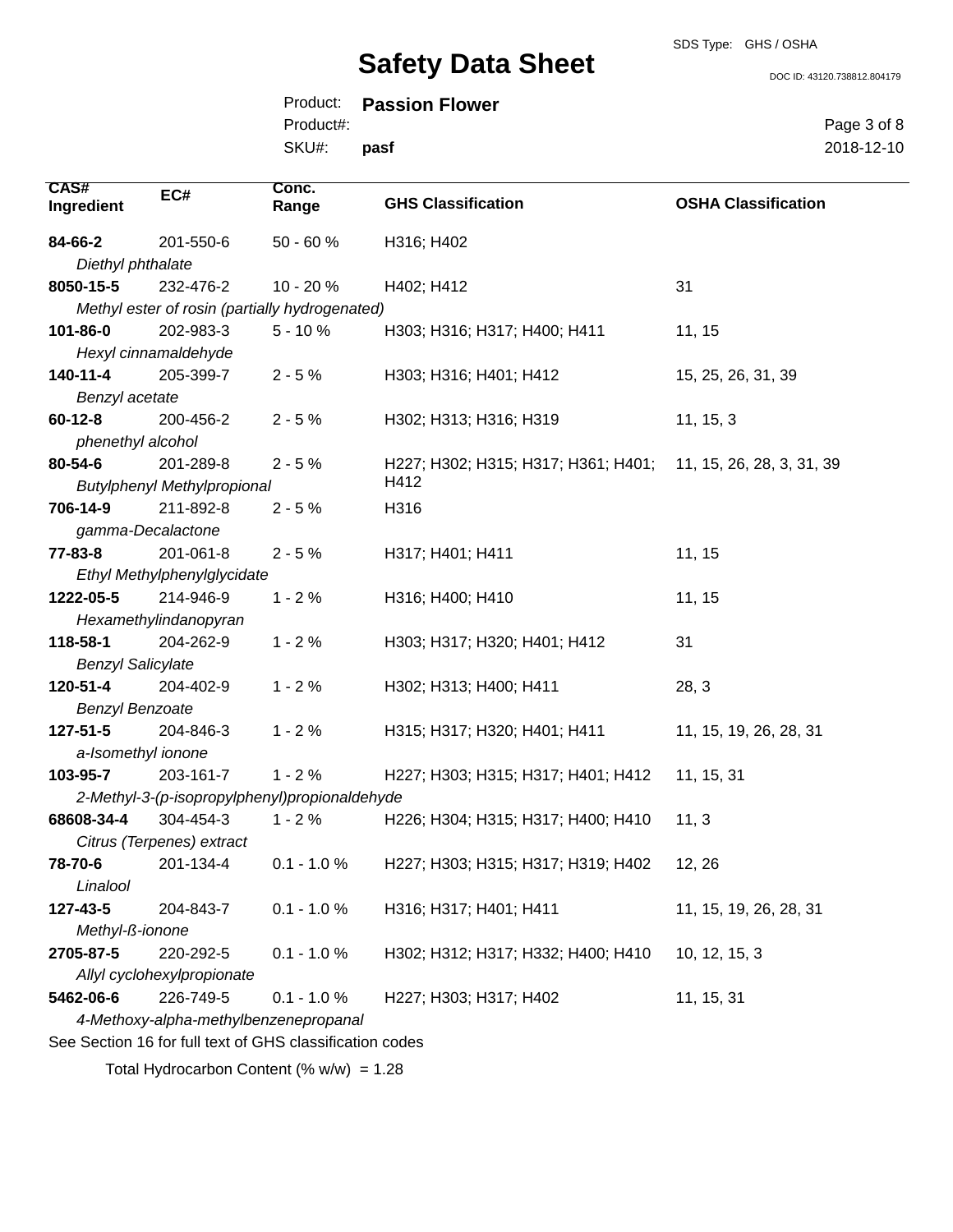SDS Type: GHS / OSHA

#### DOC ID: 43120.738812.804179

Product: **Passion Flower** Product#:

SKU#: **pasf** Page 4 of 8 2018-12-10

| 4.<br><b>First Aid Measures</b>                                                   |                                                                                                               |
|-----------------------------------------------------------------------------------|---------------------------------------------------------------------------------------------------------------|
| <b>Description of first aid measures</b><br>4.1                                   |                                                                                                               |
| Inhalation:                                                                       | Remove from exposure site to fresh air and keep at rest.<br>Obtain medical advice.                            |
| <b>Eye Exposure:</b>                                                              | Flush immediately with water for at least 15 minutes.<br>Contact physician if symptoms persist.               |
| <b>Skin Exposure:</b>                                                             | Remove contaminated clothes. Wash thoroughly with water (and soap).<br>Contact physician if symptoms persist. |
| Ingestion:                                                                        | Rinse mouth with water and obtain medical advice.                                                             |
| Most important symptoms and effects, both acute and delayed<br>4.2                |                                                                                                               |
| Symptoms:                                                                         | no data available                                                                                             |
| Risks:                                                                            | Refer to Section 2.2 "Hazard Statements"                                                                      |
| Indication of any immediate medical attention and special treatment needed<br>4.3 |                                                                                                               |
| Treatment:                                                                        | Refer to Section 2.2 "Response"                                                                               |
|                                                                                   |                                                                                                               |
| 5.<br><b>Fire-Fighting measures</b>                                               |                                                                                                               |
| <b>Extinguishing media</b><br>5.1                                                 |                                                                                                               |
| Suitable:                                                                         | Carbon dioxide (CO2), Dry chemical, Foam                                                                      |
| Unsuitable                                                                        | Do not use a direct water jet on burning material                                                             |
| 5.2 Special hazards arising from the substance or mixture                         |                                                                                                               |
| During fire fighting:                                                             | Water may be ineffective                                                                                      |
| <b>Advice for firefighters</b><br>5.3                                             |                                                                                                               |
| <b>Further information:</b>                                                       | Standard procedure for chemical fires                                                                         |

# **6. Accidental Release Measures**

# **6.1 Personal precautions, protective equipment and emergency procedures**

Avoid inhalation and contact with skin and eyes. A self-contained breathing apparatus is recommended in case of a major spill.

### **6.2 Environmental precautions**

Keep away from drains, soil, and surface and groundwater.

## **6.3 Methods and materials for containment and cleaning up**

Clean up spillage promptly. Remove ignition sources. Provide adequate ventilation. Avoid excessive inhalation of vapors. Gross spillages should be contained by use of sand or inert powder and disposed of according to the local regulations.

# **6.4 Reference to other sections**

Not Applicable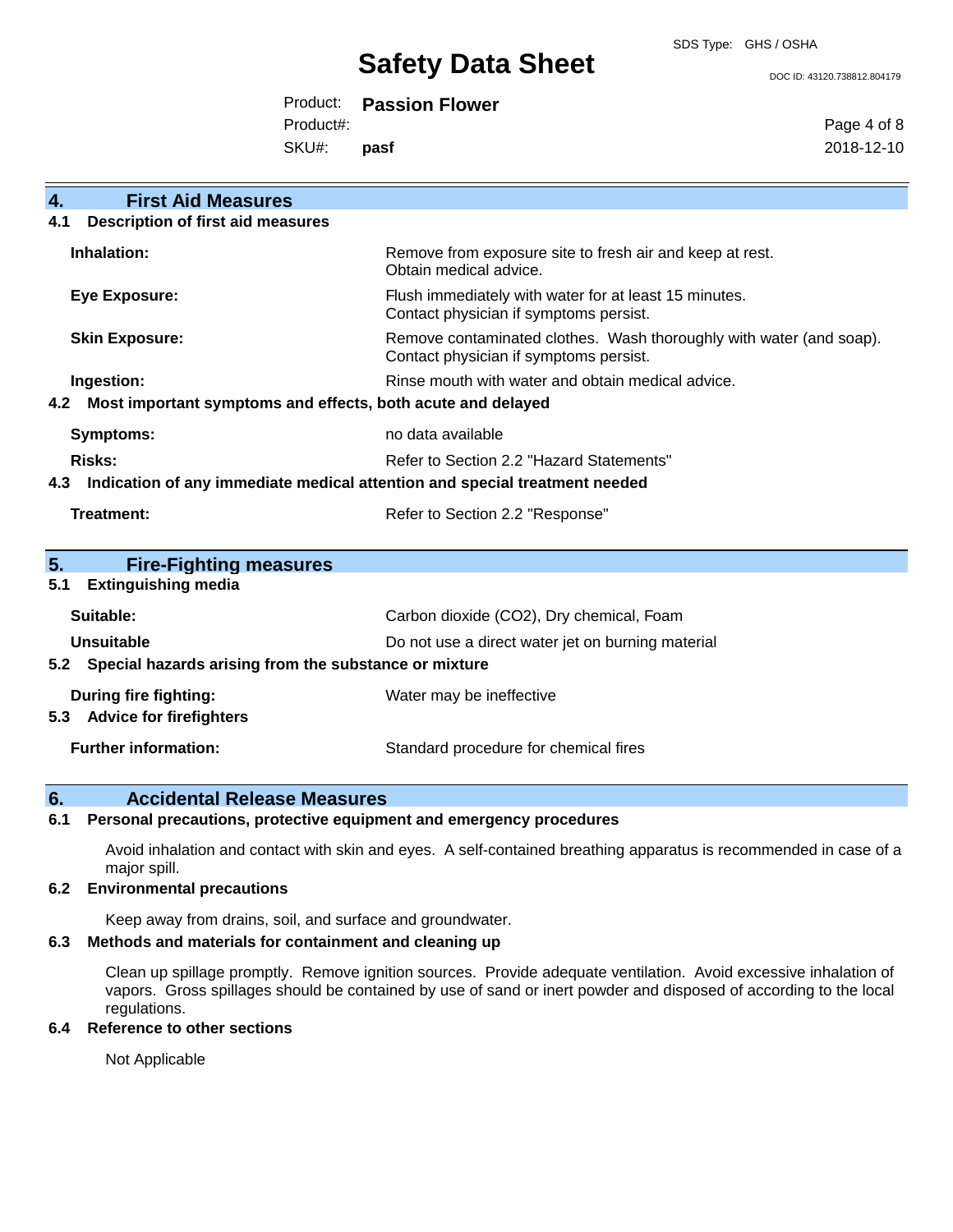#### DOC ID: 43120.738812.804179

Product: **Passion Flower** SKU#: Product#: **pasf**

Page 5 of 8 2018-12-10

# **7. Handling and Storage**

### **7.1 Precautions for safe handling**

Apply according to good manufacturing and industrial hygiene practices with proper ventilation. Do not drink, eat or smoke while handling. Respect good personal hygiene.

### **7.2 Conditions for safe storage, including any incompatibilities**

Store in a cool, dry and ventilated area away from heat sources and protected from light in tightly closed original container. Avoid plastic and uncoated metal container. Keep air contact to a minimum.

# **7.3 Specific end uses**

No information available

# **8. Exposure Controls/Personal Protection**

# **8.1 Control parameters**

|                              | <b>Exposure Limits:</b> |                              |              |       |      |                                   |
|------------------------------|-------------------------|------------------------------|--------------|-------|------|-----------------------------------|
| <b>Component</b>             |                         |                              | <b>ACGIH</b> | ACGIH | OSHA | <b>OSHA</b>                       |
|                              |                         |                              |              |       |      | TWA ppm STEL ppm TWA ppm STEL ppm |
| 84-66-2                      | Diethyl phthalate       |                              |              |       |      |                                   |
| 140-11-4                     | Benzyl acetate          |                              | 10           |       |      |                                   |
| <b>Engineering Controls:</b> |                         | Use local exhaust as needed. |              |       |      |                                   |

### **8.2 Exposure controls - Personal protective equipment**

| Eye protection:                | Tightly sealed goggles, face shield, or safety glasses with brow guards and side shields, etc.<br>as may be appropriate for the exposure |
|--------------------------------|------------------------------------------------------------------------------------------------------------------------------------------|
| <b>Respiratory protection:</b> | Avoid excessive inhalation of concentrated vapors. Apply local ventilation where appropriate.                                            |
| <b>Skin protection:</b>        | Avoid Skin contact. Use chemically resistant gloves as needed.                                                                           |

# **9. Physical and Chemical Properties**

## **9.1 Information on basic physical and chemical properties**

| Appearance:                  | Liquid                       |
|------------------------------|------------------------------|
| Odor:                        | Conforms to Standard         |
| Color:                       | Pale Yellow to Yellow (G2-6) |
| <b>Viscosity:</b>            | Liquid                       |
| <b>Freezing Point:</b>       | Not determined               |
| <b>Boiling Point:</b>        | Not determined               |
| <b>Melting Point:</b>        | Not determined               |
| <b>Flashpoint (CCCFP):</b>   | >200 F (93.33 C)             |
| <b>Auto flammability:</b>    | Not determined               |
| <b>Explosive Properties:</b> | None Expected                |
| <b>Oxidizing properties:</b> | None Expected                |
| Vapor Pressure (mmHg@20 C):  | 0.0544                       |
| %VOC:                        | 8.1953                       |
| Specific Gravity @ 25 C:     | 1.0560                       |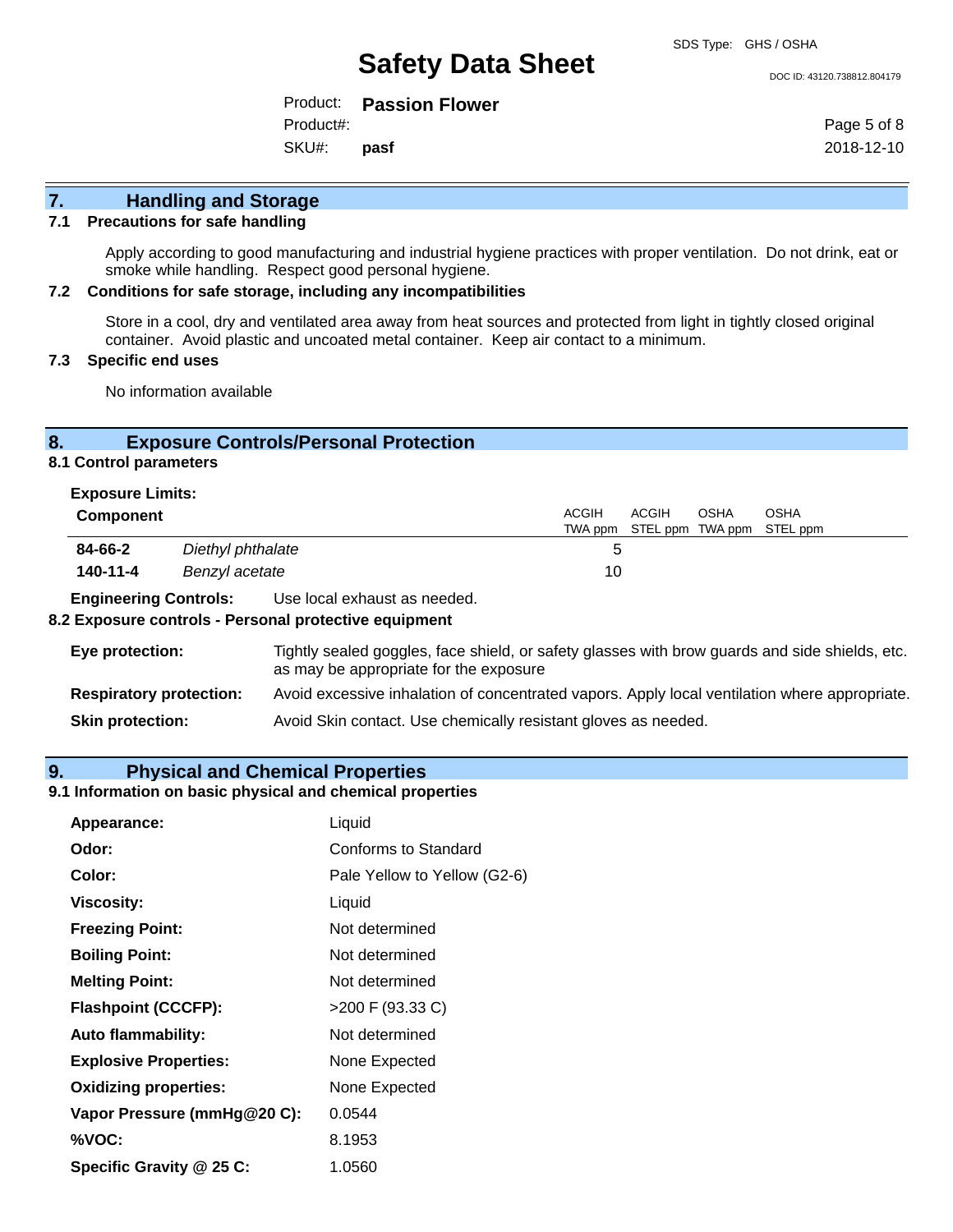DOC ID: 43120.738812.804179

|           | Product: Passion Flower |             |
|-----------|-------------------------|-------------|
| Product#: |                         | Page 6 of 8 |
| SKU#:     | pasf                    | 2018-12-10  |

| Density @ 25 C:          | 1.0530 |
|--------------------------|--------|
| Refractive Index @ 20 C: | 1.5050 |
| Soluble in:              | Oil    |

# **10. Stability and Reactivity**

| 10.1 Reactivity                         | None                                               |
|-----------------------------------------|----------------------------------------------------|
| <b>10.2 Chemical stability</b>          | Stable                                             |
| 10.3 Possibility of hazardous reactions | None known                                         |
| <b>10.4 Conditions to avoid</b>         | None known                                         |
| 10.5 Incompatible materials             | Strong oxidizing agents, strong acids, and alkalis |
| 10.6 Hazardous decomposition products   | None known                                         |

# **11. Toxicological Information**

**11.1 Toxicological Effects**

Acute Toxicity Estimates (ATEs) based on the individual Ingredient Toxicity Data utilizing the "Additivity Formula"

| Acute toxicity - Oral - (Rat) mg/kg                | (LD50: 4,603.17) May be harmful if swallowed             |
|----------------------------------------------------|----------------------------------------------------------|
| Acute toxicity - Dermal - (Rabbit) mg/kg           | (LD50: 4,801.35) May be harmful in contact with skin     |
| Acute toxicity - Inhalation - (Rat) mg/L/4hr       | (LC50: 21.18) May be harmful if inhaled                  |
| <b>Skin corrosion / irritation</b>                 | Causes mild skin irritation                              |
| Serious eye damage / irritation                    | Causes serious eye irritation                            |
| <b>Respiratory sensitization</b>                   | Not classified - the classification criteria are not met |
| <b>Skin sensitization</b>                          | May cause an allergic skin reaction                      |
| <b>Germ cell mutagenicity</b>                      | Not classified - the classification criteria are not met |
| Carcinogenicity                                    | Not classified - the classification criteria are not met |
| <b>Reproductive toxicity</b>                       | Not classified - the classification criteria are not met |
| Specific target organ toxicity - single exposure   | Not classified - the classification criteria are not met |
| Specific target organ toxicity - repeated exposure | Not classified - the classification criteria are not met |
| <b>Aspiration hazard</b>                           | Not classified - the classification criteria are not met |

# **12. Ecological Information**

**12.1 Toxicity**

**Toxicity Data on soil no data available no data available Toxicity on other organisms** no data available

Acute acquatic toxicity **Acute acquatic toxicity** Not classified - the classification criteria are not met **Chronic acquatic toxicity Toxic to aquatic life with long lasting effects** 

**12.2 Persistence and degradability no data available**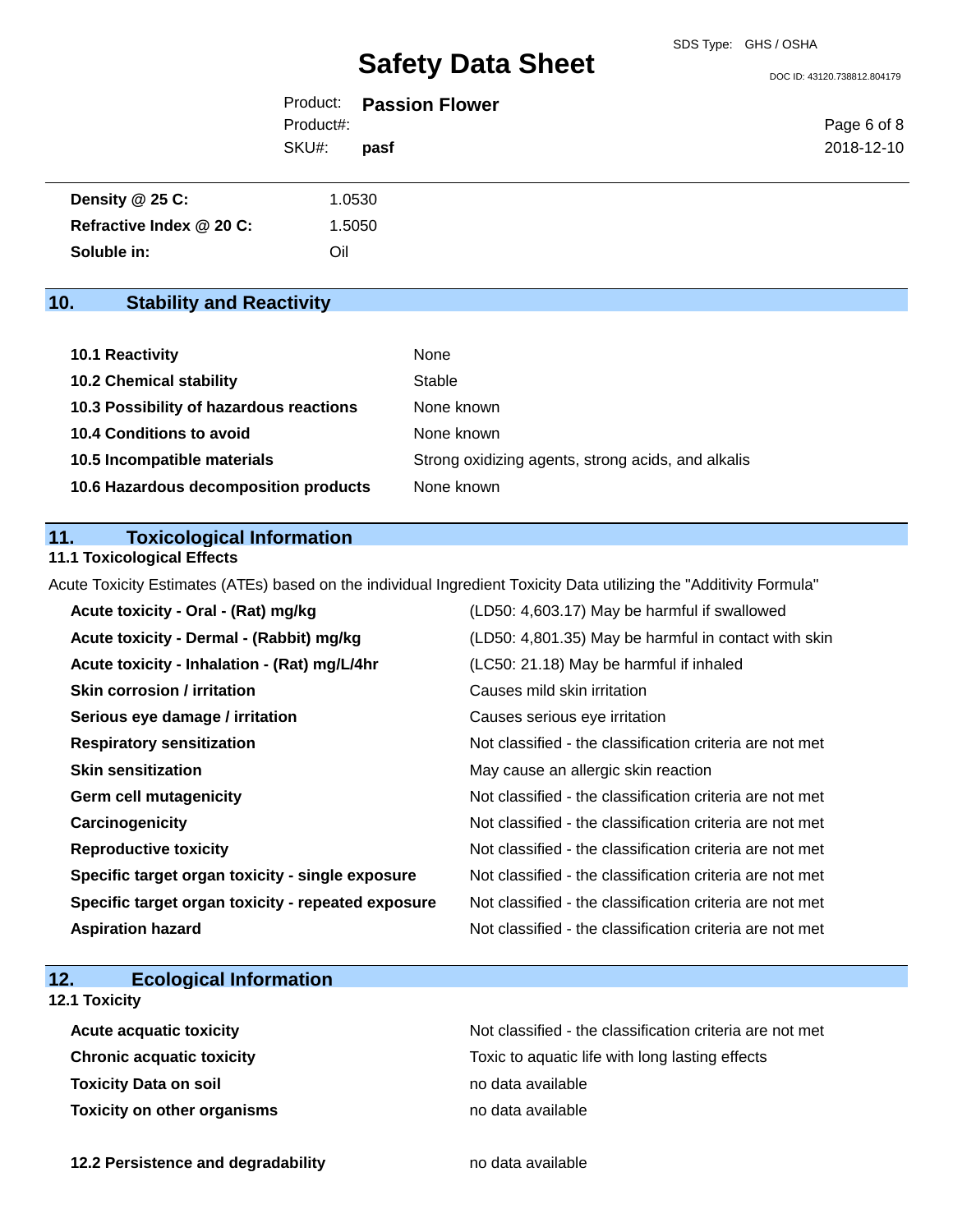SDS Type: GHS / OSHA

DOC ID: 43120.738812.804179

Product: **Passion Flower** Product#:

SKU#: **pasf** Page 7 of 8 2018-12-10

| 12.3 Bioaccumulative potential | no data available |
|--------------------------------|-------------------|
| 12.4 Mobility in soil          | no data available |
| 12.5 Other adverse effects     | no data available |

# **13. Disposal Conditions**

# **13.1 Waste treatment methods**

Do not allow product to reach sewage systems. Dispose of in accordance with all local and national regulations. Send to a licensed waste management company.The product should not be allowed to enter drains, water courses or the soil. Do not contaminate ponds, waterways or ditches with chemical or used container.

# **14. Transport Information**

| <b>Regulator</b><br>U.S. DOT (Non-Bulk)                                 |            | <b>Class</b> | <b>Pack Group</b><br>Not Regulated - Not Dangerous Goods | <b>Sub Risk</b> | UN-nr.        |
|-------------------------------------------------------------------------|------------|--------------|----------------------------------------------------------|-----------------|---------------|
| <b>Chemicals NOI</b>                                                    |            |              |                                                          |                 |               |
| <b>ADR/RID (International Road/Rail)</b>                                |            |              |                                                          |                 |               |
| <b>Environmentally Hazardous</b><br>Liquid, n.o.s.                      | Substance, | 9            | $\mathbf{III}$                                           |                 | <b>UN3082</b> |
| <b>IATA (Air Cargo)</b>                                                 |            |              |                                                          |                 |               |
| <b>Environmentally Hazardous</b><br>Liquid, n.o.s.<br><b>IMDG (Sea)</b> | Substance. | 9            | $\mathbf{III}$                                           |                 | <b>UN3082</b> |
| <b>Environmentally Hazardous</b><br>Liquid, n.o.s.                      | Substance. | 9            | $\mathbf{III}$                                           |                 | UN3082        |

| 15.                                        | <b>Regulatory Information</b> |                                   |                                                              |
|--------------------------------------------|-------------------------------|-----------------------------------|--------------------------------------------------------------|
| <b>U.S. Federal Regulations:</b>           |                               |                                   |                                                              |
| <b>TSCA (Toxic Substance Control Act):</b> |                               |                                   | All components of the substance/mixture are listed or exempt |
| 40 CFR(EPCRA, SARA, CERCLA and CAA)        |                               |                                   | This product contains the following components:              |
| 84-66-2                                    | $201 - 550 - 6$ 50 - 60 %     |                                   | Diethyl phthalate                                            |
| <b>U.S. State Regulations:</b>             |                               |                                   |                                                              |
| <b>California Proposition 65 Warning</b>   |                               |                                   | This product contains the following components:              |
| 94-59-7                                    | $202 - 345 - 4 \leq 4$ ppm    |                                   | Safrole (NFS)                                                |
| $93-15-2$ 202-223-0 $\leq$ 2 ppm           |                               |                                   | Methyl Eugenol (NFS)                                         |
|                                            |                               | 123-35-3(NF 204-622-5 0.01 - 0.1% | beta-Myrcene (NFS)                                           |
| <b>Canadian Regulations:</b>               |                               |                                   |                                                              |
| <b>DSL / NDSL</b>                          |                               |                                   | 99.95% of the components are listed or exempt.               |